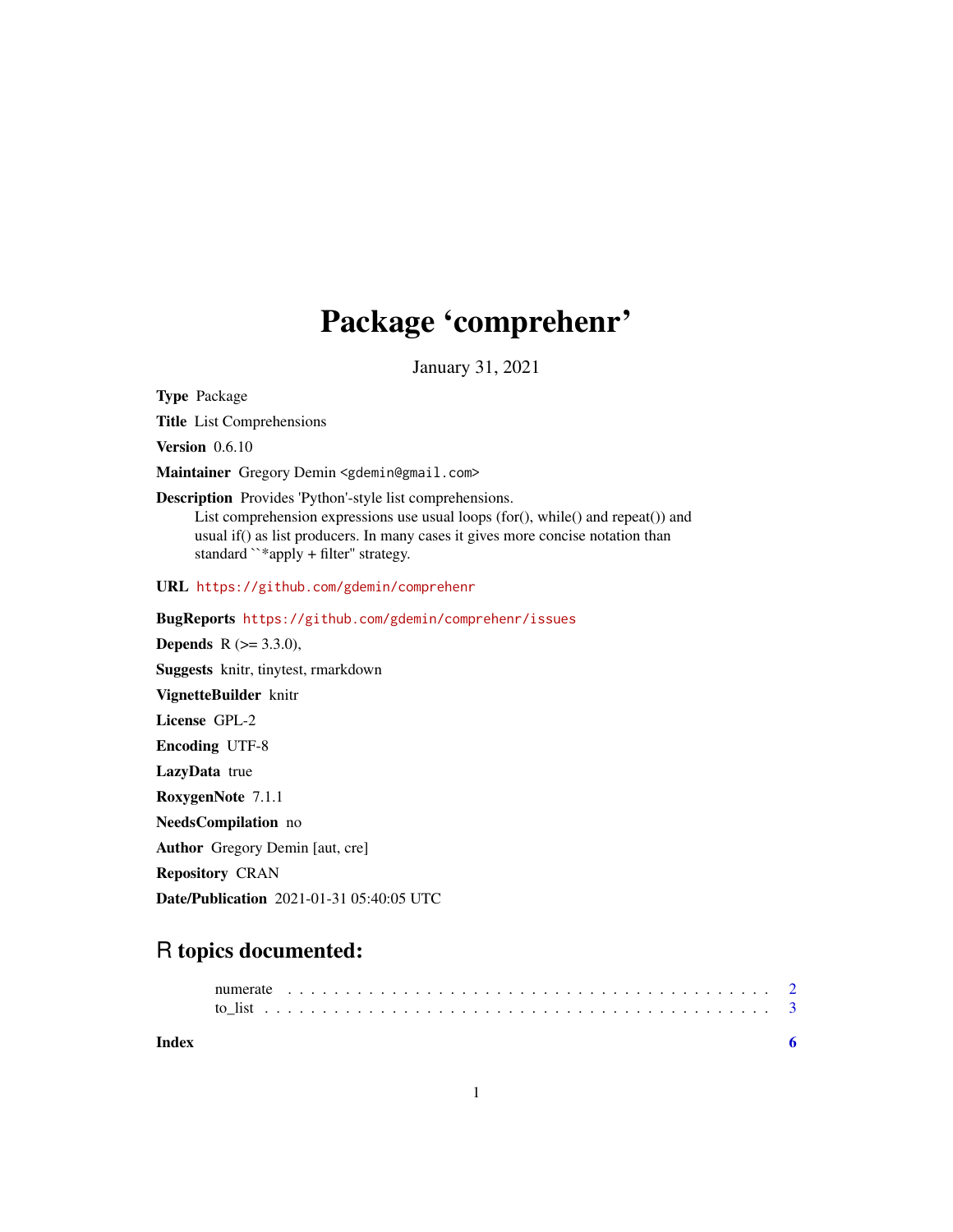<span id="page-1-0"></span>

#### Description

- numerate returns list of lists. Each list consists of two elements: sequential number of element and element. Reverse operation - unumerate.
- mark returns list of lists. Each list consists of two elements: name of element and element. Reverse operation - unmark.
- zip\_lists combines lists side-by-sidy. Reverse operation unzip\_list.
- unzip\_list is similair to matrix transposition but for list of lists.
- lag\_list converts argument to list of arguments with previous values: x -> list(x[i-1],x[i]).

#### Usage

```
numerate(x)
enumerate(x)
unnumerate(x, item = 2)
mark(x)
unmark(x, item = 2)unzip_list(x)
zip_lists(...)
lag_list(x)
```
#### Arguments

| X    | list, vector or list of lists                 |
|------|-----------------------------------------------|
| item | numeric number of list in which stored values |
| .    | lists which will be zipped                    |

#### Value

list or list of lists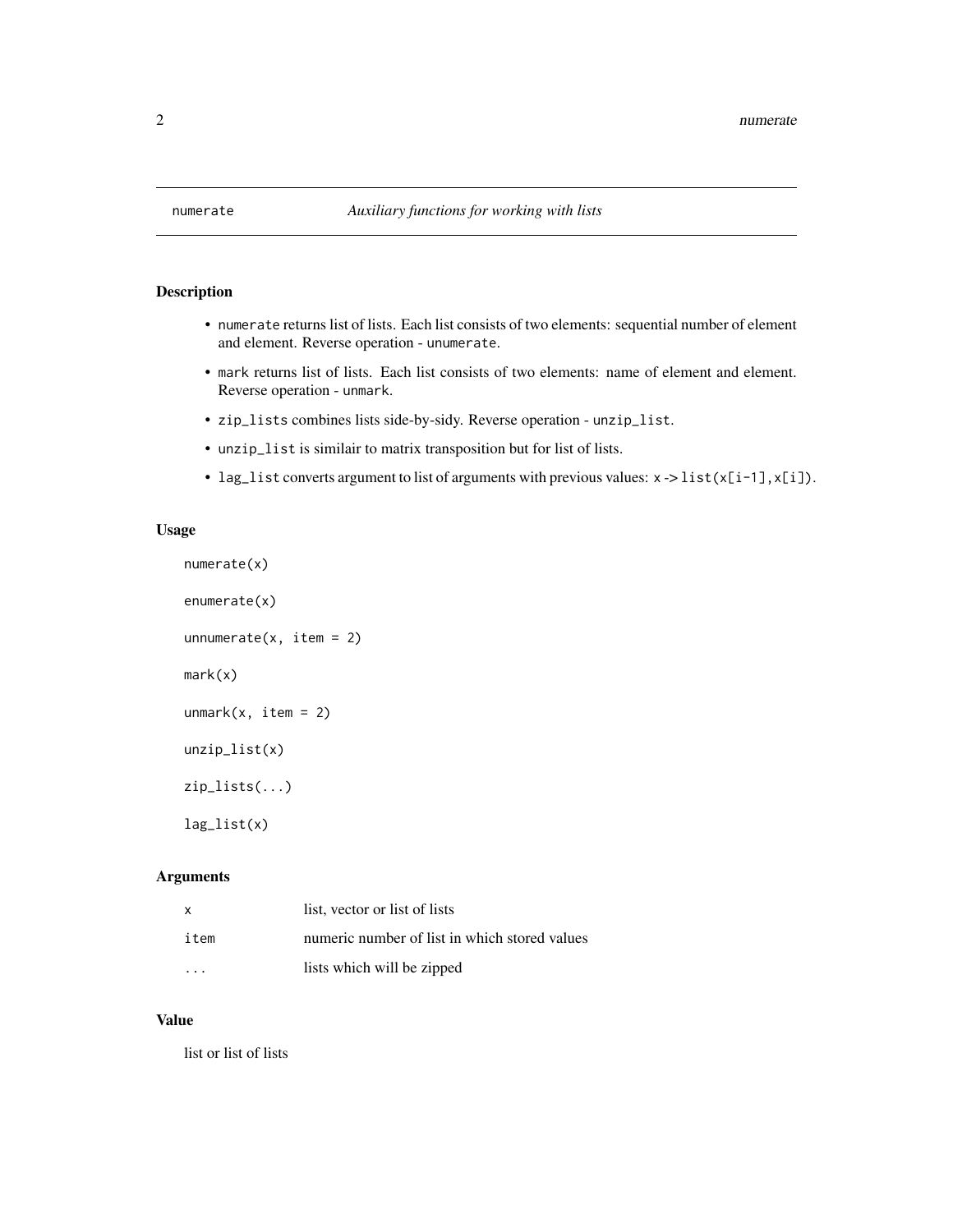#### <span id="page-2-0"></span> $\frac{1}{3}$  to list

#### Examples

```
cities = c('Chicago', 'Detroit', 'Atlanta')
airports = c('ORD', 'DTW', 'ATL')
pairs = zip_lists(cities, airports)
str(pairs)
str(unzip_list(pairs))
str(numerate(cities))
named_list = c('Chicago' = 'ORD', 'Detroit' = 'DTW', 'Atlanta' = 'ATL')
str(mark(named_list))
set.seed(123)
rand_sequence = runif(20)# gives only locally increasing values
to_vec(for(`i, j` in lag_list(rand_sequence)) if(j>i) j)
```
#### to\_list *List comprehensions for R*

#### Description

- to\_list converts usual R loops expressions to list producers. Expression should be started with for, while or repeat. You can iterate over multiple lists if you provide several loop variables in backticks. See examples.
- to\_vec is the same as 'to\_list' but return vector. See examples.
- to\_df is the same as 'to\_list' but return data.frame. All elements of resulted list will be converted to data.frame and combined via rbind.
- alter returns the same type as its argument but with modified elements. It is useful for altering existing data.frames or lists. See examples.
- exclude is an auxiliary function for dropping elements in alter. There are no arguments for this function.

#### Usage

```
to_list(expr)
to_vec(expr, recursive = TRUE, use.names = FALSE)
alter(expr, data = NULL)
to_d f(exp, fill = TRUE)exclude()
```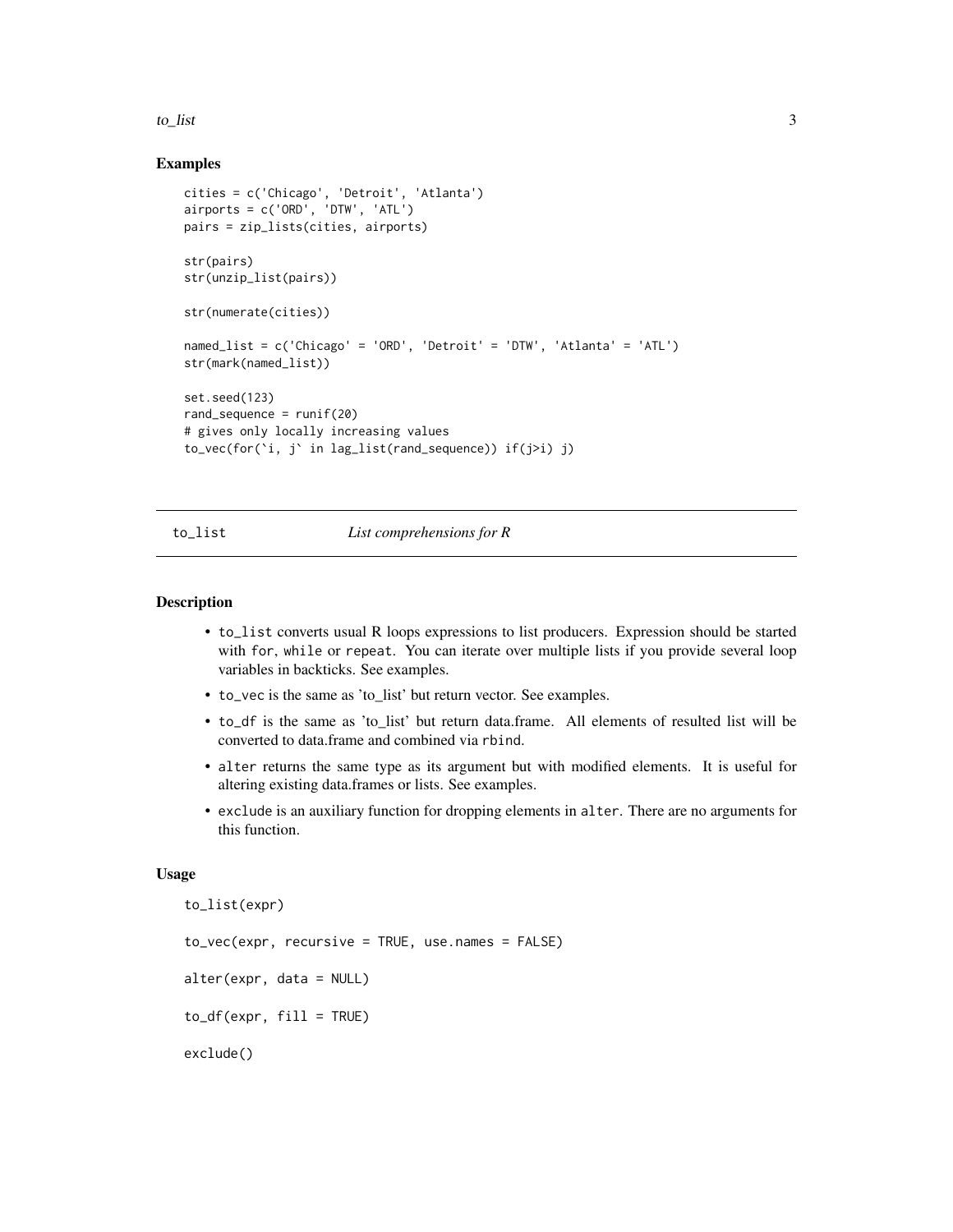#### <span id="page-3-0"></span>Arguments

| expr      | expression which starts with for, while or repeat.                                               |
|-----------|--------------------------------------------------------------------------------------------------|
| recursive | logical. Should unlisting be applied to list components of result? See unlist for<br>details.    |
| use.names | logical. Should names be preserved? See unlist for details.                                      |
| data      | data.frame/list/vector which we want to alter                                                    |
| fill      | logical. TRUE by default. Should we combine data frames with different names<br>in the $to_d$ f? |

#### Value

list for to\_list and vector for to\_vec

#### Examples

```
# rather useless expression - squares of even numbers
to_list(for(i in 1:10) if(i %% 2==0) i*i)
# Pythagorean triples
to_list(for (x in 1:30) for (y in x:30) for (z in y:30) if (x^2 + y^2) = z^2) c(x, y, z))
colours = c("red", "green", "yellow", "blue")
things = c("house", "car", "tree")
to_vec(for(x in colours) for(y in things) paste(x, y))
# prime numbers
noprimes = to_vec(for (i in 2:7) for (j in seq(i \times 2, 99, i)) j)
primes = to_vec(for (x in 2:99) if(!x %in% noprimes) x)
primes
# iteration over multiple lists
to\_vec(for('i, j') in numerate(lefters)) if(i %% 2==0) paste(i, j))
set.seed(123)
rand_sequence = runif(20)
# gives only locally increasing values
to_vec(for(`i, j` in lag_list(rand_sequence)) if(j>i) j)
# to_df
to_df(for(`name, x` in mark(mtcars)) list(mean = mean(x), sd = sd(x), var = name))
# 'alter' examples
data(iris)
# scale numeric variables
res = alter(for(i in iris) if(is.numeric(i)) scale(i))
str(res)
# convert factors to characters
res = alter(for(i in iris) if(is.factor(i)) as.character(i))
str(res)
```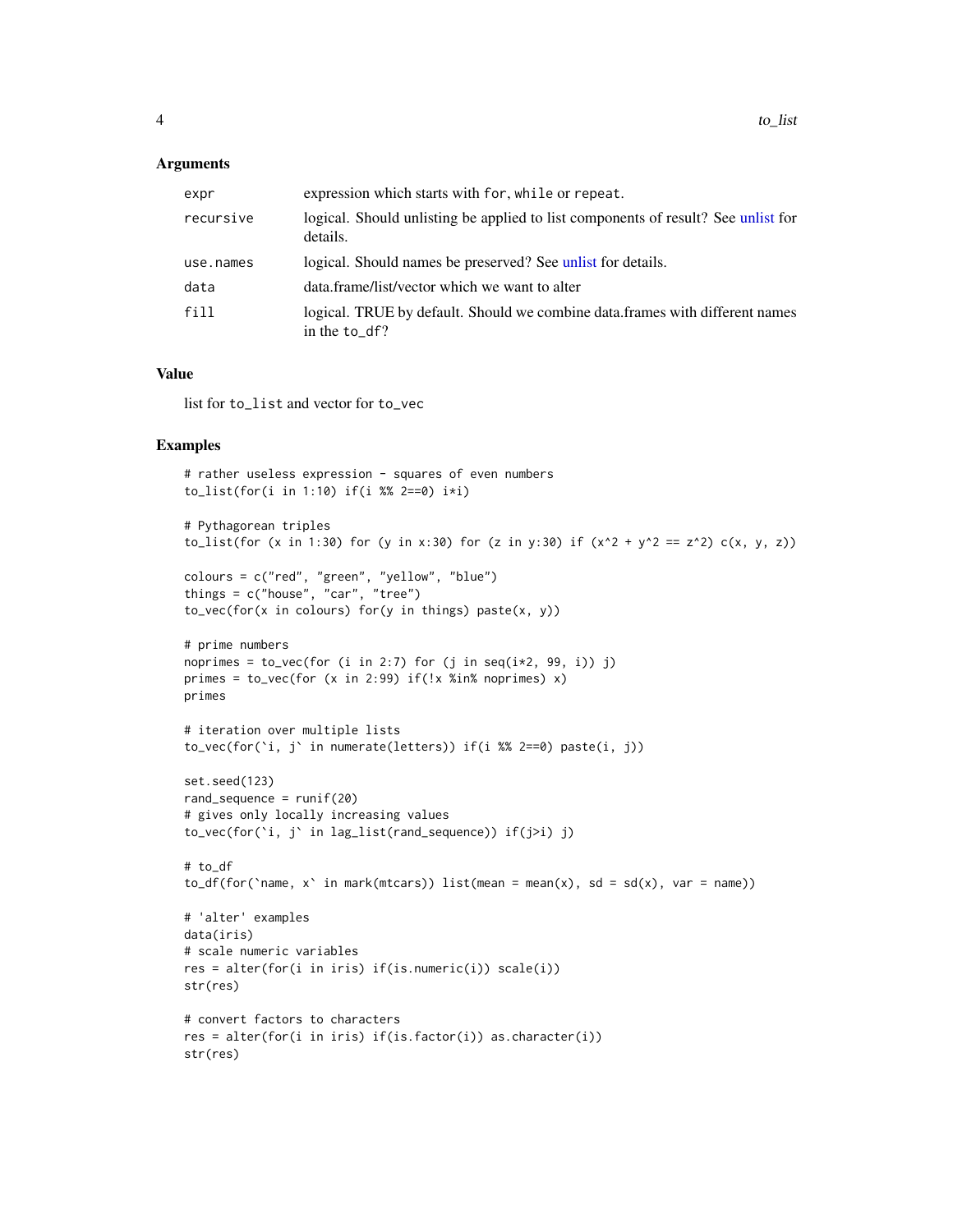```
# exclude factors from data.frame
res = alter(for(i in iris) if(is.factor(i)) exclude())
str(res)
# 'data' argument example
# specify which columns to map with a numeric vector of positions:
res = alter(
    for(`i, value` in numerate(mtcars)) if(i %in% c(1, 4, 5)) as.character(value),
    data = mtcars
\mathcal{L}str(res)
# or with a vector of names:
res = alter(
    for(`name, value` in mark(mtcars)) if(name %in% c("cyl", "am")) as.character(value),
   data = mtcars
)
str(res)
```